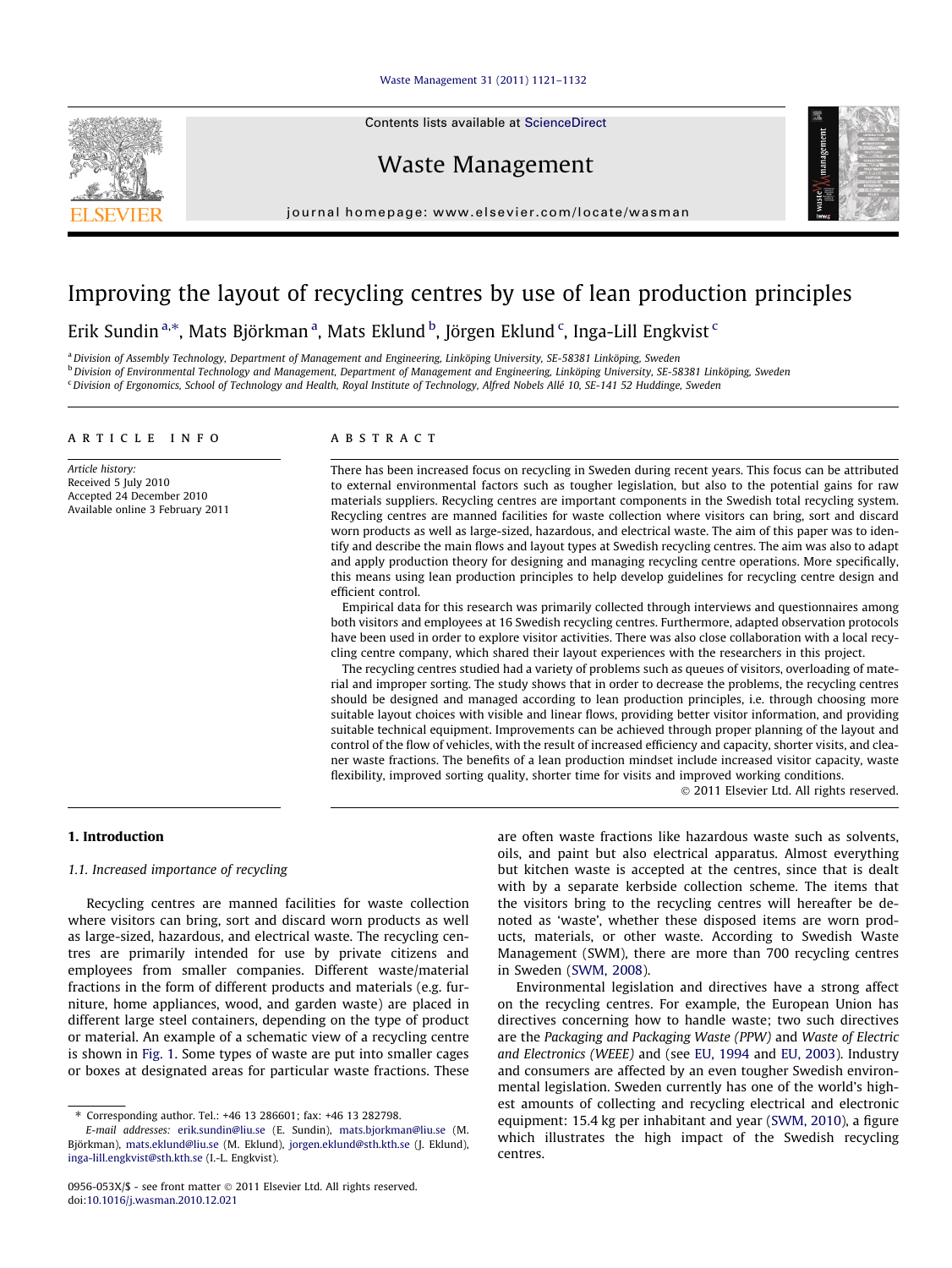<span id="page-1-0"></span>

Fig. 1. A schematic 3D-view of a recycling centre illustrating the driving directions for visitors and the different waste fraction's location on the recycling centre. At the upper part of the area of large containers the visitor's can dispose of their wood waste, burnable waste, landfill waste, plastics, metal into the containers standing on a lower level. H.M. stands for hazardous waste (modified from [Tekniska Verken \(2010\)](#page--1-0)).

#### 1.2. Production challenges within recycling centres

As the trend towards recycling grows, so does the need for increasing the efficiency of recycling centres. One way of doing this is to adapt ideas, theories, strategies, philosophies, and principles from the area of production engineering. However, there are challenges in translating and implementing established production theories and philosophies such as e.g. lean production [\(Liker,](#page--1-0) [2004\)](#page--1-0) to enhance the performance and efficiency of recycling centres. Lean production is widely adopted, and is claimed to increase productivity, decrease lead-time and costs and enhance quality [\(Sanchez and Perez, 2001](#page--1-0)). The lean production ideas developed by Toyota are in their most basic form the systematic elimination of waste, and thus the increase of efficiency. The word 'waste' in lean production context is not the same as 'waste' in the environmental and recycling context. Instead, waste in the lean production context refers to issues like overproduction, waiting, transportation, inventory, motion, over-processing, defective units. Furthermore, lean production is strongly associated with the implementation of the concepts of continuous flow and customer pull ([Womack and Jones, 1996](#page--1-0)). Lean production focuses on reducing waste in production, and is based on the Toyota Production System (TPS), which relies on 14 principles to reduce waste [\(Liker,](#page--1-0) [2004\)](#page--1-0).

For many years, industrial production systems have been analysed from a system performance perspective. This includes analysis of the production system layout, lead time calculations, reduction of bottlenecks, flexibility handling, reduction of queues etc., as discussed in e.g. [Shingo \(1988\)](#page--1-0). These analyses are often made in order to plan and control the flow of production. Looking at recycling centres from an industrial production system perspective, there is clearly a challenge when it comes to interpreting and implementing this industrial mindset into recycling centre terms.

In production, much focus is put on shortening the lead time for the products leaving the factory, e.g. allowing for fast assembly, testing and packing for delivery (time-to-customer). Also, to minimize material and half-finished products, so-called work-in-progress (WIP) is important since inventories occupy space and create capital costs. Furthermore, production flexibility is something that manufacturers need to effectively manage in order to meet variation in product demand [\(Slack et al., 1998\)](#page--1-0). Large inventories normally reduce a manufacturer's flexibility.

There are some principal differences between recycling centres and an ordinary industrial production system. For example, it is the function of the recycling centres to receive and take care of visitors' waste, i.e. 'a push system', while industrial production systems normally order the incoming material from their suppliers, i.e. 'a pull system' [\(Slack et al., 1998](#page--1-0)). Furthermore, the centres do not get paid for the majority of their output, while normal production systems gain profit on almost all of their output. Thus, a recycling centre can be regarded as a combination of a service and a production operation.

There are different types of lead time concerning recycling centres. The lead time can be defined as the time from when the visitor enters the recycling centre until leaving it. In this research, this recycling centre lead time has been in focus because designing and managing recycling centre operations is in focus in the research. Another important type of lead time is defined as the total time from a visitor's decision to leave their house to discard waste/ products until that person leaves the recycling centre or has returned to their home again. This lead time may be a function of the recycling centre lead time, the location of the recycling centre, the means of communications for the visitors to go to the recycling centre, etc. How this function should be optimised has not been a part of this research, but is a very important and interesting area for future research.

The recycling centres must be designed to minimise the recycling centre lead times and/or to maximise the flow rate of the visitors' vehicles. There is obviously a trade-off situation between lead time/capacity and cost in the form of investment cost as well as operation cost. The challenge is to achieve a high level of efficiency in the form of short lead time/high capacity at a low cost.

However, the notion that a visitor's time is also valuable is one that is all too often neglected. Society cannot expect its citizens to spend excessive time waiting in queues at recycling centres. Furthermore, minimisation of the lead time is also important from an environmental point-of-view, as there is a substantial risk that people will try to dispose of their waste in non-environmentally friendly ways if it is too cumbersome to use the recycling centres. Another important design parameter is sorting quality; it must be